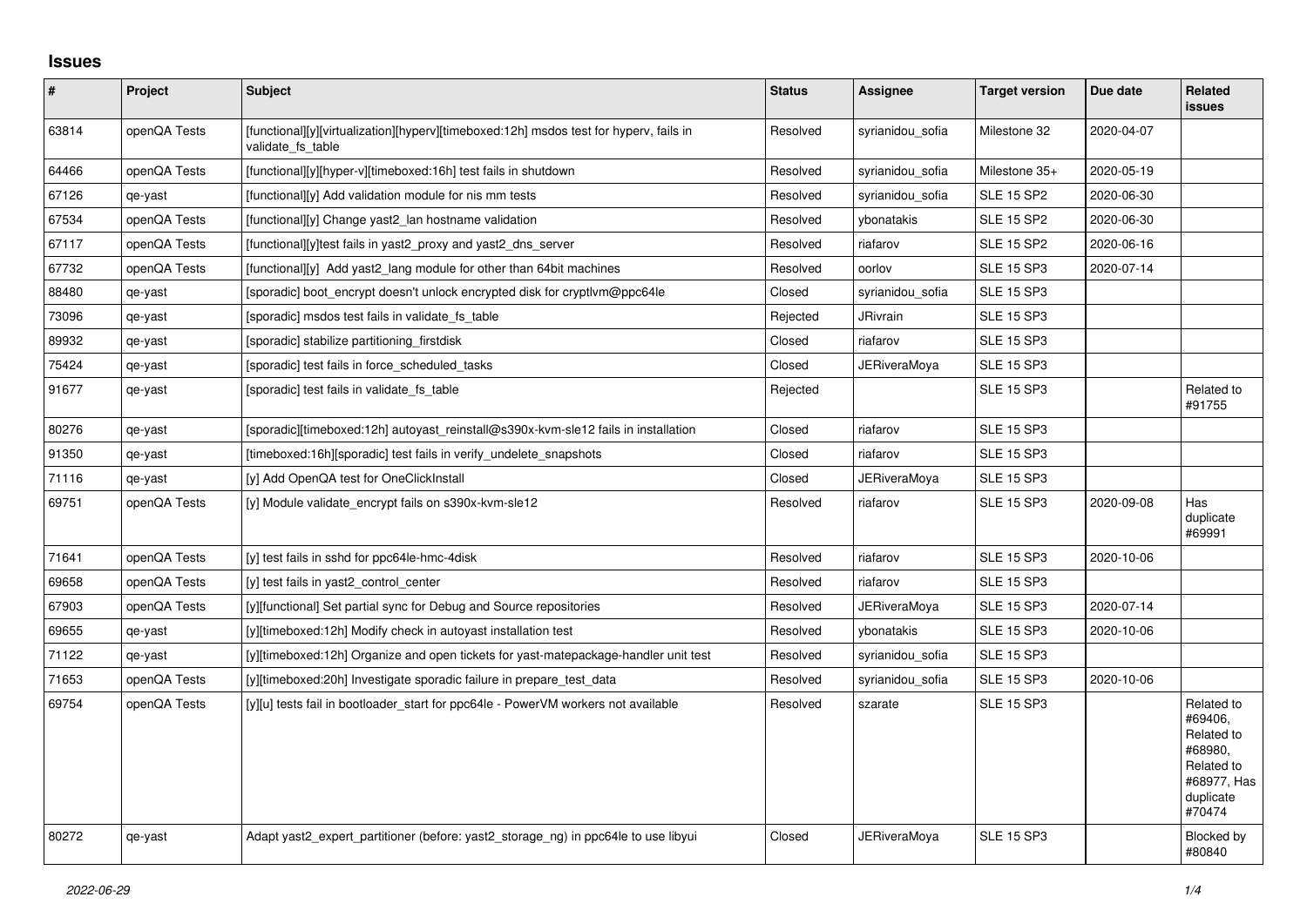| #     | <b>Project</b> | <b>Subject</b>                                                                                           | <b>Status</b> | Assignee            | <b>Target version</b> | Due date   | Related<br><b>issues</b>                      |
|-------|----------------|----------------------------------------------------------------------------------------------------------|---------------|---------------------|-----------------------|------------|-----------------------------------------------|
| 73474 | qe-yast        | Add more modules to yast2_firstboot                                                                      | Closed        | <b>JRivrain</b>     | <b>SLE 15 SP3</b>     |            |                                               |
| 80212 | qe-yast        | Adjust cryptivm scenario for the UI changes in the Expert Partitioner                                    | Rejected      | riafarov            | <b>SLE 15 SP3</b>     |            |                                               |
| 80216 | qe-yast        | Adjust home encrypted scenario for the UI changes in the Expert Partitioner                              | Resolved      | syrianidou_sofia    | <b>SLE 15 SP3</b>     |            |                                               |
| 80204 | qe-yast        | Adjust lvm+resize_root scenario for the UI changes in the Expert Partitioner                             | Closed        | riafarov            | <b>SLE 15 SP3</b>     |            |                                               |
| 80206 | qe-yast        | Adjust msdos scenario for the UI changes in the Expert Partitioner                                       | Closed        | <b>JRivrain</b>     | <b>SLE 15 SP3</b>     |            |                                               |
| 87646 | qe-yast        | Create autoyast test using btrfs quota limit                                                             | Closed        | oorlov              | <b>SLE 15 SP3</b>     |            |                                               |
| 93641 | qe-yast        | Create schedules for opensuse test suites                                                                | Closed        | <b>JRivrain</b>     | <b>SLE 15 SP3</b>     |            | Related to<br>#94069,<br>Related to<br>#92479 |
| 93411 | qe-yast        | Create test cases for Language, Keyboard and Product Selection                                           | Closed        | syrianidou sofia    | <b>SLE 15 SP3</b>     |            |                                               |
| 73471 | qe-yast        | Enable yast2 firstboot in textmode                                                                       | Closed        | <b>JRivrain</b>     | <b>SLE 15 SP3</b>     |            |                                               |
| 93029 | qe-yast        | Implement test module for Product selection using LibyuiClient in YaST Job Group                         | Closed        | <b>JERiveraMoya</b> | <b>SLE 15 SP3</b>     |            |                                               |
| 91830 | qe-yast        | Investigate if a change of DH version for TLS negotiation can fix 'remote controller' module             | Resolved      | oorlov              | <b>SLE 15 SP3</b>     |            |                                               |
| 73642 | qe-yast        | Modify allmodules+allpatterns+registration test suite                                                    | Closed        | riafarov            | <b>SLE 15 SP3</b>     |            | Related to<br>#73645                          |
| 73477 | qe-yast        | Modify firstboot configuration for yast2_firstboot_custom                                                | Closed        | JRivrain            | <b>SLE 15 SP3</b>     |            |                                               |
| 73363 | qe-yast        | sporadic failure for btrfs_libstorage-ng@64bit-ipmi                                                      | Closed        | riafarov            | <b>SLE 15 SP3</b>     |            |                                               |
| 80220 | qe-yast        | test choses wrong product for installation                                                               | Rejected      | riafarov            | <b>SLE 15 SP3</b>     |            |                                               |
| 81248 | qe-yast        | test fails in snapshots small root on aarch64                                                            | Rejected      | riafarov            | <b>SLE 15 SP3</b>     |            |                                               |
| 91136 | qe-yast        | Textmode test suite fails for s390x-kvm                                                                  | Rejected      | riafarov            | <b>SLE 15 SP3</b>     |            |                                               |
| 76879 | qe-yast        | Unit test for yast2-metapackage-handler OneClickInstall.rb (part I)                                      | Resolved      | syrianidou_sofia    | <b>SLE 15 SP3</b>     |            |                                               |
| 76885 | qe-yast        | Unit test for yast2-metapackage-handler OneClickInstallWorkerFunction.rb (part I)                        | Resolved      | oorlov              | <b>SLE 15 SP3</b>     |            |                                               |
| 76888 | qe-yast        | Unit test for yast2-metapackage-handler OneClickInstallWorkerFunction.rb (part II)                       | Closed        | syrianidou_sofia    | <b>SLE 15 SP3</b>     |            |                                               |
| 93032 | qe-yast        | Use accept license module with libyui-rest-api in all test suites in YaST, TW and Leap 15<br>Job Groups  | Closed        | syrianidou sofia    | <b>SLE 15 SP3</b>     |            |                                               |
| 91130 | qe-yast        | Use libyui for btrfs_libstorage-ng ipmi and zVM                                                          | Closed        | riafarov            | <b>SLE 15 SP3</b>     |            |                                               |
| 64325 | openQA Tests   | [functional][y] Add check in autoyast installation test with wrong autoyast profile path                 | Resolved      | syrianidou sofia    |                       | 2020-05-05 |                                               |
| 67672 | openQA Tests   | [functional][y] Extend coverage of yast2_gui test modules                                                | Rejected      |                     |                       |            |                                               |
| 63922 | openQA Tests   | [functional][y] Sporadic failure of mediacheck module in mediacheck@svirt-hyperv-uefi test<br>suite      | Rejected      |                     |                       |            |                                               |
| 64204 | openQA Tests   | [functional][y] test fails in yast2 lan restart                                                          | Resolved      | syrianidou sofia    |                       | 2020-03-10 |                                               |
| 68764 | openQA Tests   | [functional][y] yast2 gui@svirt-xen-hvm fails when retriggered, if parent create hdd gnome<br>has failed | Rejected      |                     |                       |            |                                               |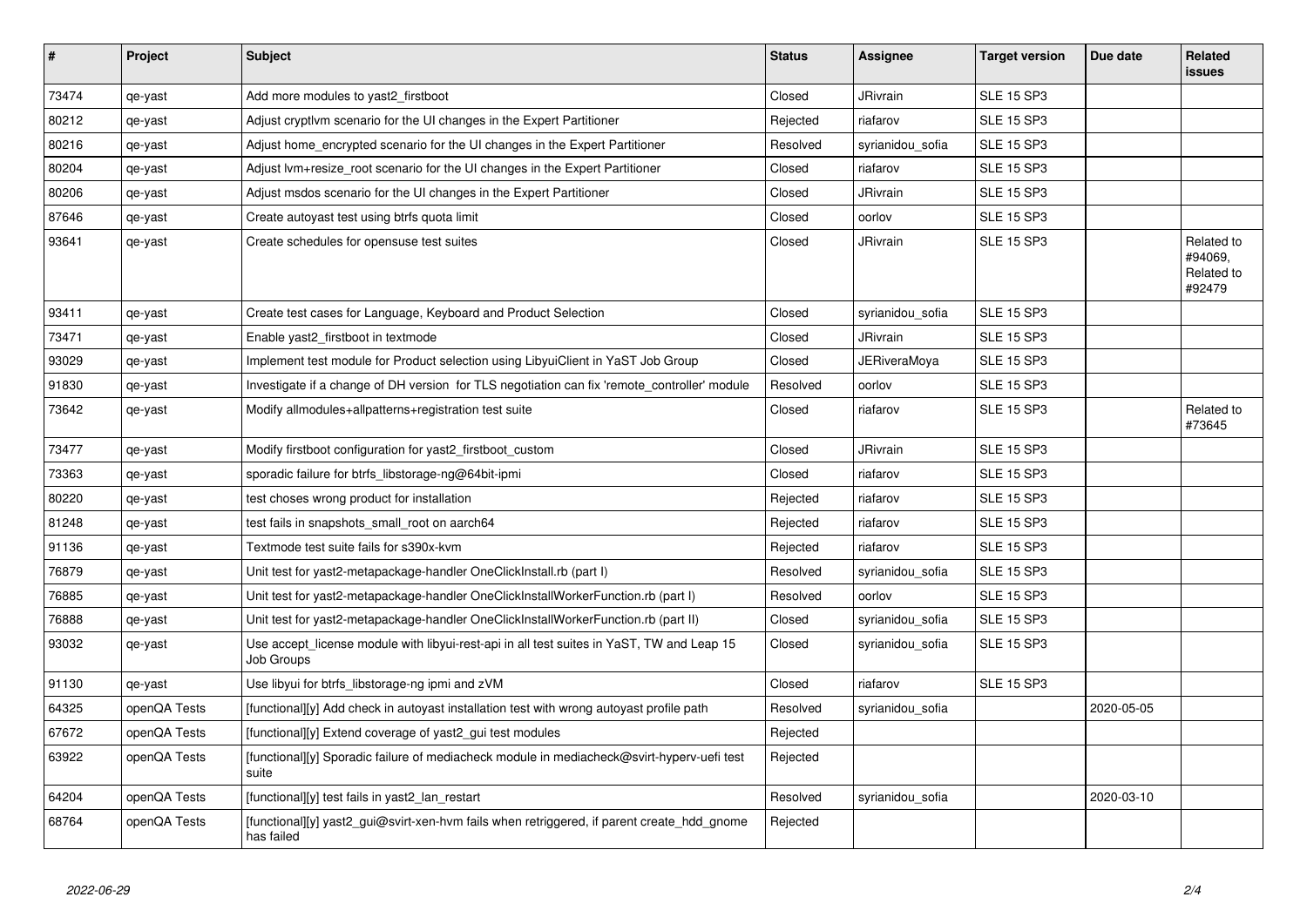| #      | Project                  | <b>Subject</b>                                                                             | <b>Status</b> | Assignee            | <b>Target version</b> | Due date   | Related<br>issues    |
|--------|--------------------------|--------------------------------------------------------------------------------------------|---------------|---------------------|-----------------------|------------|----------------------|
| 67120  | openQA Tests             | [functional][y]test fails in zypper_ref while trying to use root-virtio-console.           | Resolved      | dzedro              |                       | 2020-06-16 | Related to<br>#67174 |
| 80210  | openQA Tests             | [ppc64le] ppc64le-hmc tests fail in bootloader_start                                       | Rejected      | riafarov            |                       |            |                      |
| 90692  | openQA<br>Infrastructure | [sporadic] script_output getting wrong output on aarch64                                   | Rejected      |                     |                       |            |                      |
| 67537  | openQA Project           | [tools] Not possible to change hostname on Xen tests.                                      | Resolved      | okurz               |                       | 2020-06-20 |                      |
| 67822  | openQA Project           | [tools] When using refspec for svirt-xen-hvm, openQA-SUT-2 fails                           | Resolved      | okurz               |                       | 2020-06-23 |                      |
| 73093  | qe-yast                  | [y] test fails in installation                                                             | Rejected      |                     |                       |            |                      |
| 71638  | openQA Tests             | [y] test fails in validate_fs_table                                                        | Rejected      |                     |                       |            |                      |
| 92242  | qe-yast                  | Create the conditions for libyui tests on textmode running system                          | Rejected      |                     |                       |            |                      |
| 63460  | openQA Tests             | serial console stopped working on hyperv                                                   | Rejected      | okurz               |                       |            |                      |
| 90851  | qe-yast                  | SLE 15 SP3 Release Candidate 2 exploratory testing                                         | Resolved      | syrianidou_sofia    |                       |            |                      |
| 97328  | qe-yast                  | test fails in yast2_lan_restart_*                                                          | Rejected      |                     |                       |            |                      |
| 67078  | qe-yast                  | [functional][y] Implement workaround for shutdown failure on Hyper-V.                      | New           |                     | Current               |            |                      |
| 91425  | qe-yast                  | [sporadic] aarch64 tests incomplete "associated worker re-connected but abandoned the job" | New           |                     | Current               |            |                      |
| 97709  | qe-yast                  | [sporadic] accept_timezone_configuration fails to navigate next screen                     | Closed        | syrianidou_sofia    | Current               |            |                      |
| 99261  | qe-yast                  | [sporadic] s390x tests fail in first_boot and boot_to_desktop                              | Rejected      |                     | Current               |            |                      |
| 97331  | qe-yast                  | [timebox: 24h] Investigate failure in rebootmgr                                            | Closed        | <b>JERiveraMoya</b> | Current               |            | Related to<br>#98832 |
| 73306  | qe-yast                  | [y][timeboxed:20h] test fails in await_install                                             | Blocked       | <b>JERiveraMoya</b> | Current               |            |                      |
| 97766  | qe-yast                  | Adapt the order of activation for ZFCP with client for libyui-rest-api                     | Closed        | geor                | Current               |            | Related to<br>#98811 |
| 95551  | qe-yast                  | autologin_yast test fails in first_boot                                                    | Closed        | syrianidou_sofia    | Current               |            |                      |
| 97325  | qe-yast                  | Collect logs in autoyast_reinstall when failing detecting disk after installation          | Closed        | geor                | Current               |            |                      |
| 102074 | qe-yast                  | Create test scenario for displaying a custom proposal set during ay installation           | New           |                     | Current               |            |                      |
| 92245  | qe-yast                  | Create textmode qcow with libyui pre-installed                                             | New           |                     | Current               |            |                      |
| 97229  | qe-yast                  | Create workaround for s390x polkit unexpected popup                                        | Rejected      |                     | Current               |            |                      |
| 95392  | qe-yast                  | Expand functionality of prepare_profile module                                             | Closed        | <b>JERiveraMoya</b> | Current               |            |                      |
| 102638 | qe-yast                  | Investigate black screen between lockscreen                                                | Closed        | dzedro              | Current               |            |                      |
| 99063  | qe-yast                  | Investigate which functions from older OOP installation framework are used in libyui       | New           |                     | Current               |            |                      |
| 97760  | qe-yast                  | Rewrite workaround for scrolling for bsc#1189550                                           | Closed        | <b>JERiveraMoya</b> | Current               |            |                      |
| 98556  | qe-yast                  | test fails in consoletest_finish for minimalx Desktop                                      | New           |                     | Current               |            |                      |
| 99351  | qe-yast                  | test fails in firstboot_finish_setup                                                       | Rejected      |                     | Current               |            |                      |
| 97316  | qe-yast                  | test fails in releasenotes_origin                                                          | Closed        | rainerkoenig        | Current               | 2021-09-23 |                      |